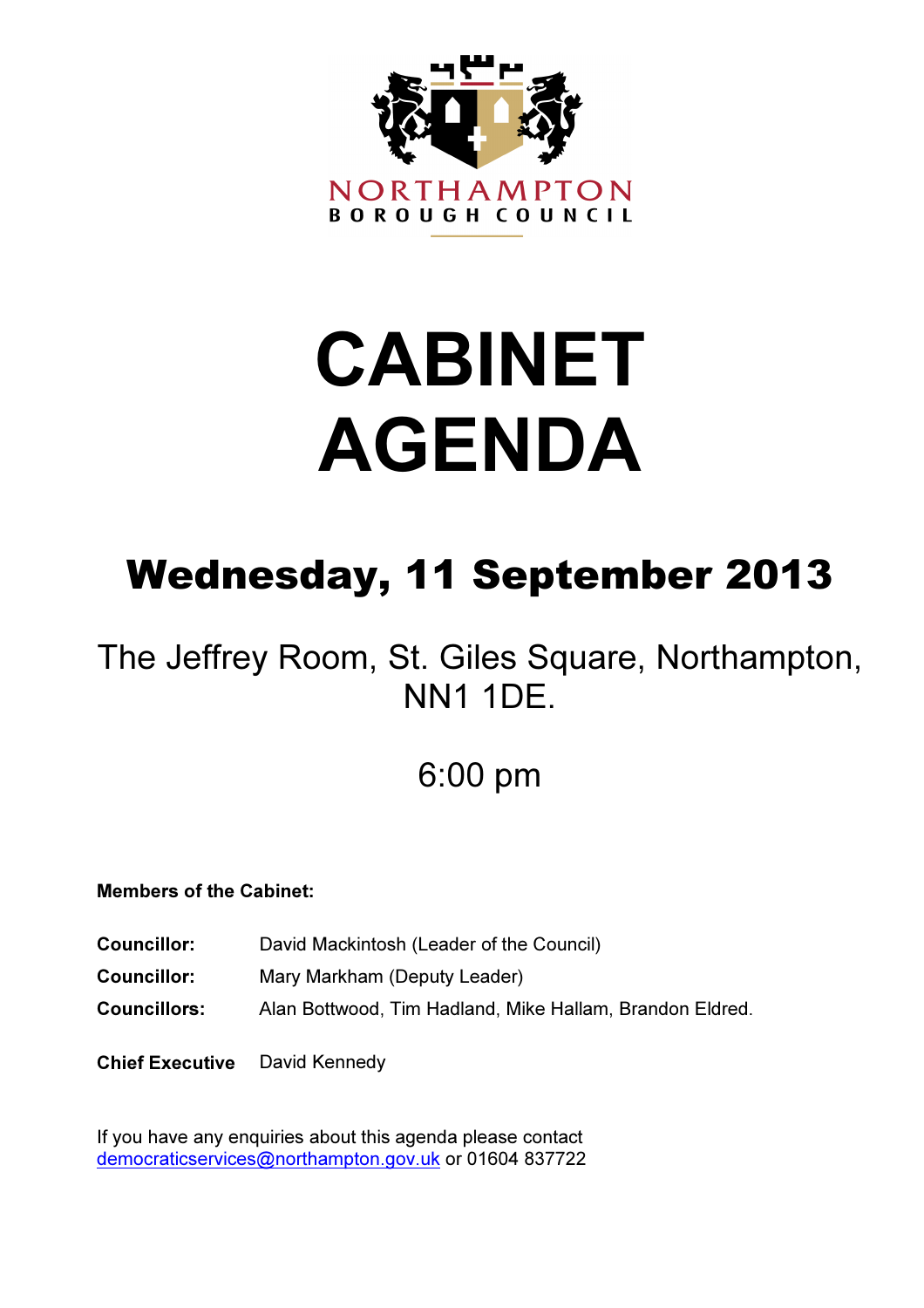# PORTFOLIOS OF CABINET MEMBERS

| <b>CABINET MEMBER</b>          | <b>TITLE</b>                          |
|--------------------------------|---------------------------------------|
| <b>Councillor D Mackintosh</b> | Leader                                |
| <b>Councillor M Markham</b>    | Deputy Leader                         |
|                                | Housing                               |
| <b>Councillor A Bottwood</b>   | Finance                               |
| <b>Councillor T Hadland</b>    | Regeneration, Enterprise and Planning |
| <b>Councillor M Hallam</b>     | Environment                           |
| <b>Councillor B Eldred</b>     | <b>Community Engagement</b>           |

# SPEAKING AT CABINET MEETINGS

Persons (other than Members) wishing to address Cabinet must register their intention to do so by 12 noon on the day of the meeting and may speak on any item on that meeting's agenda.

Registration can be by:

| Telephone:  | (01604) 837722<br>(Fax 01604 838729)                                                                                                       |
|-------------|--------------------------------------------------------------------------------------------------------------------------------------------|
| In writing: | Democratic Services Manager<br>The Guildhall, St Giles Square, Northampton NN1 1DE<br>For the attention of the Democratic Services Officer |

By e-mail to democraticservices@northampton.gov.uk

Only thirty minutes in total will be allowed for addresses, so that if speakers each take three minutes no more than ten speakers will be heard. Each speaker will be allowed to speak for a maximum of three minutes at each meeting. Speakers will normally be heard in the order in which they registered to speak. However, the Chair of Cabinet may decide to depart from that order in the interest of hearing a greater diversity of views on an item, or hearing views on a greater number of items. The Chair of Cabinet may also decide to allow a greater number of addresses and a greater time slot subject still to the maximum three minutes per address for such addresses for items of special public interest.

Members who wish to address Cabinet shall notify the Chair prior to the commencement of the meeting and may speak on any item on that meeting's agenda. Such addresses will be for a maximum of three minutes unless the Chair exercises discretion to allow longer. The time these addresses take will not count towards the thirty minute period referred to above so as to prejudice any other persons who have registered their wish to speak.

# KEY DECISIONS

 $\mathscr{L}$  denotes the issue is a 'Key' decision:

- Any decision in relation to the Executive function\* which results in the Council incurring expenditure which is, or the making of saving which are significant having regard to the Council's budget for the service or function to which the decision relates. For these purpose the minimum financial threshold will be £250,000;
- Where decisions are not likely to involve significant expenditure or savings but nevertheless are likely to be significant in terms of their effects on communities in two or more wards or electoral divisions; and
- For the purpose of interpretation a decision, which is ancillary or incidental to a Key decision, which had been previously taken by or on behalf of the Council shall not of itself be further deemed to be significant for the purpose of the definition.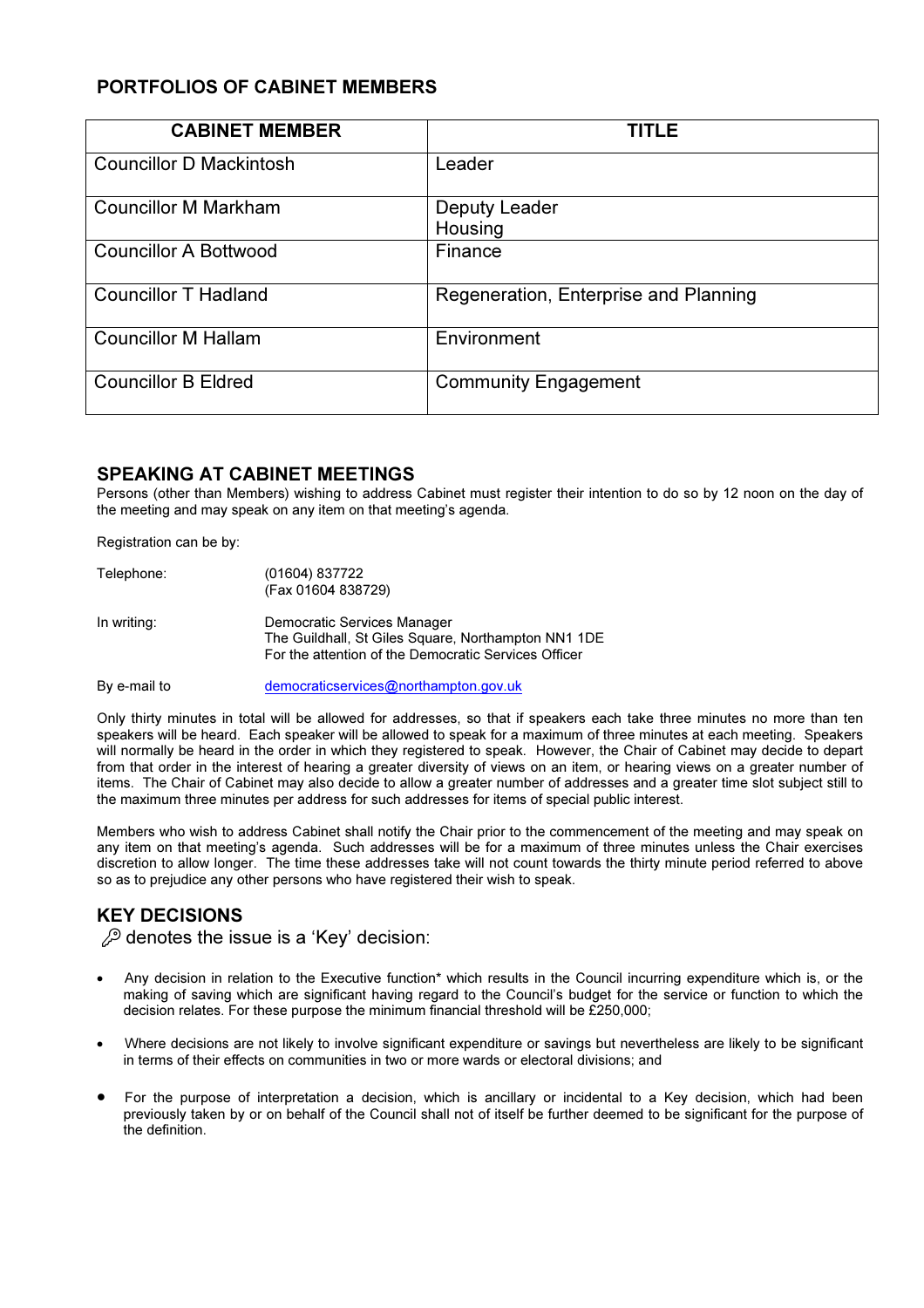# NORTHAMPTON BOROUGH COUNCIL

# CABINET

Your attendance is requested at a meeting to be held: in The Jeffrey Room, St. Giles Square, Northampton, NN1 1DE. on Wednesday, 11 September 2013 at 6:00 pm.

> D Kennedy Chief Executive

# **AGENDA**

# 1. APOLOGIES

# 2. MINUTES

(Copy herewith)

# 3. INTENTION TO HOLD PART OF THE MEETING IN PRIVATE

There is no intention to hold part of the meeting in private.

# 4. DEPUTATIONS/PUBLIC ADDRESSES

# 5. DECLARATIONS OF INTEREST

# 6. ISSUES ARISING FROM OVERVIEW AND SCRUTINY COMMITTEES

None.

# 7. DESIGNATION OF AREA AND FORUM FOR GROWING TOGETHER (NORTHAMPTON EAST) FOR THE PURPOSES OF NEIGHBOURHOOD PLANNING.

Report of Director of Regeneration, Enterprise and Planning. (Copy herewith)

# 8. DESIGNATION OF A NEIGHBOURHOOD AREA FOR DUSTON

Report of Director of Regeneration, Enterprise and Planning (Copy herewith)

# 9. LAND AT MIDSUMMER MEADOW - DEDICATION OF LAND FOR HIGHWAYS PURPOSES

Report of Director of Regeneration, Enterprise and Planning (Copy herewith)

# 10. ACQUISITION AND DISPOSAL OF PROPERTY WITHIN NORTHAMPTON WATERSIDE ENTERPRISE ZONE

Report of Director of Regeneration, Enterprise and Planning (Copy herewith)

# 11. MAPLE BUILDINGS, ASH STREET - PROPOSED GRANT OF LEASE.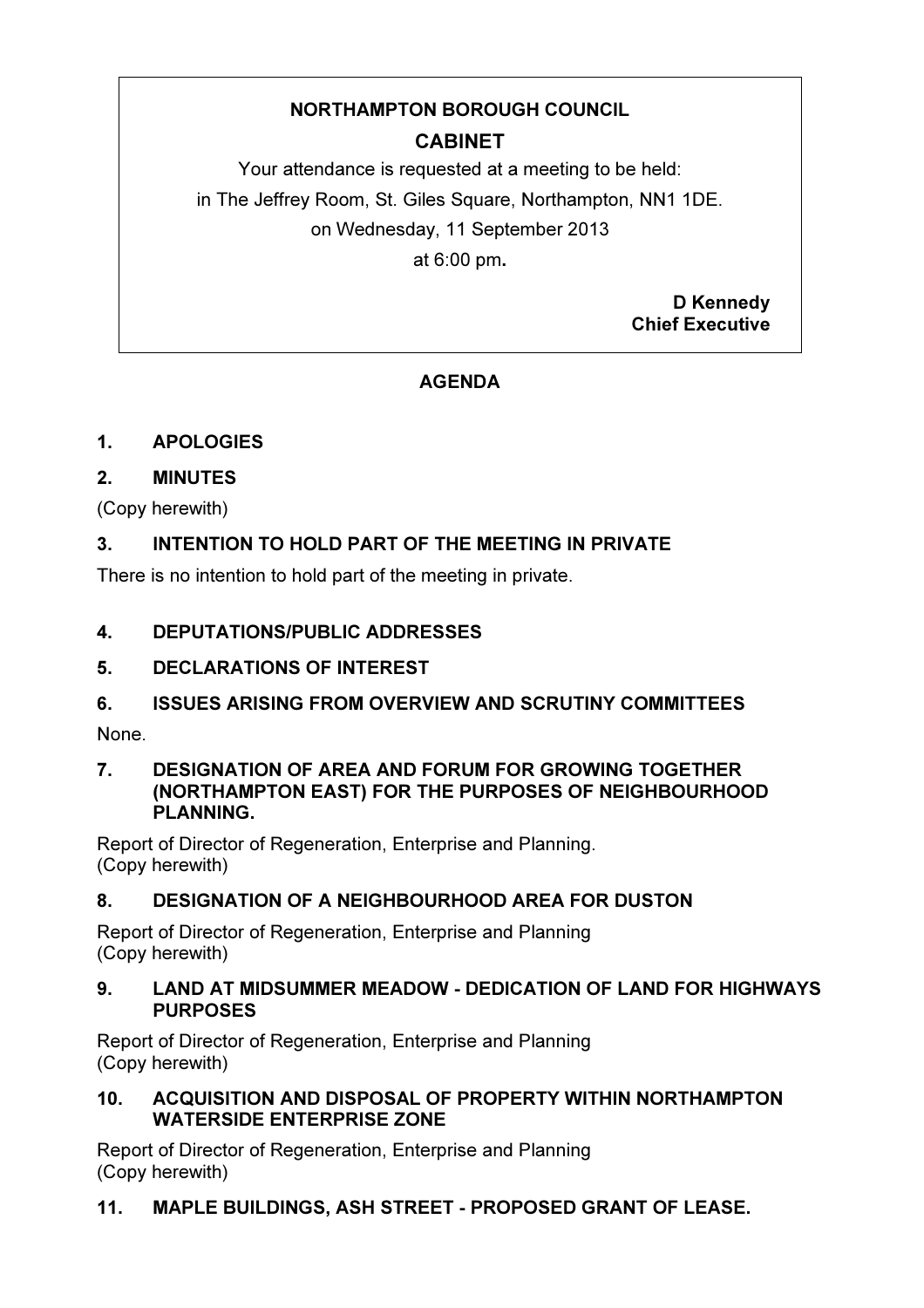Report of Director of Regeneration, Enterprise and Planning. (Copy herewith)

# 12. FINANCE REPORT TO 31 JULY 2013 AND PERFORMANCE REPORT TO 30 JUNE 2013

Report of Chief Executive (Copy to herewith)

# 13. TREASURY MANAGEMENT OUTTURN 2012-13

Report of Chief Finance Officer (Copy herewith)

# 14. EXCLUSION OF PUBLIC AND PRESS

THE CHAIR TO MOVE:

"THAT THE PUBLIC AND PRESS BE EXCLUDED FROM THE REMAINDER OF THE MEETING ON THE GROUNDS THAT THERE IS LIKELY TO BE DISCLOSURE TO THEM OF SUCH CATEGORIES OF EXEMPT INFORMATION AS DEFINED BY SECTION 100(1) OF THE LOCAL GOVERNMENT ACT 1972 AS LISTED AGAINST SUCH ITEMS OF BUSINESS BY REFERENCE TO THE APPROPRIATE PARAGRAPH OF SCHEDULE 12A TO SUCH ACT."

# SUPPLEMENTARY AGENDA

Exempted Under Schedule 12A of L.Govt Act 1972 Para No:-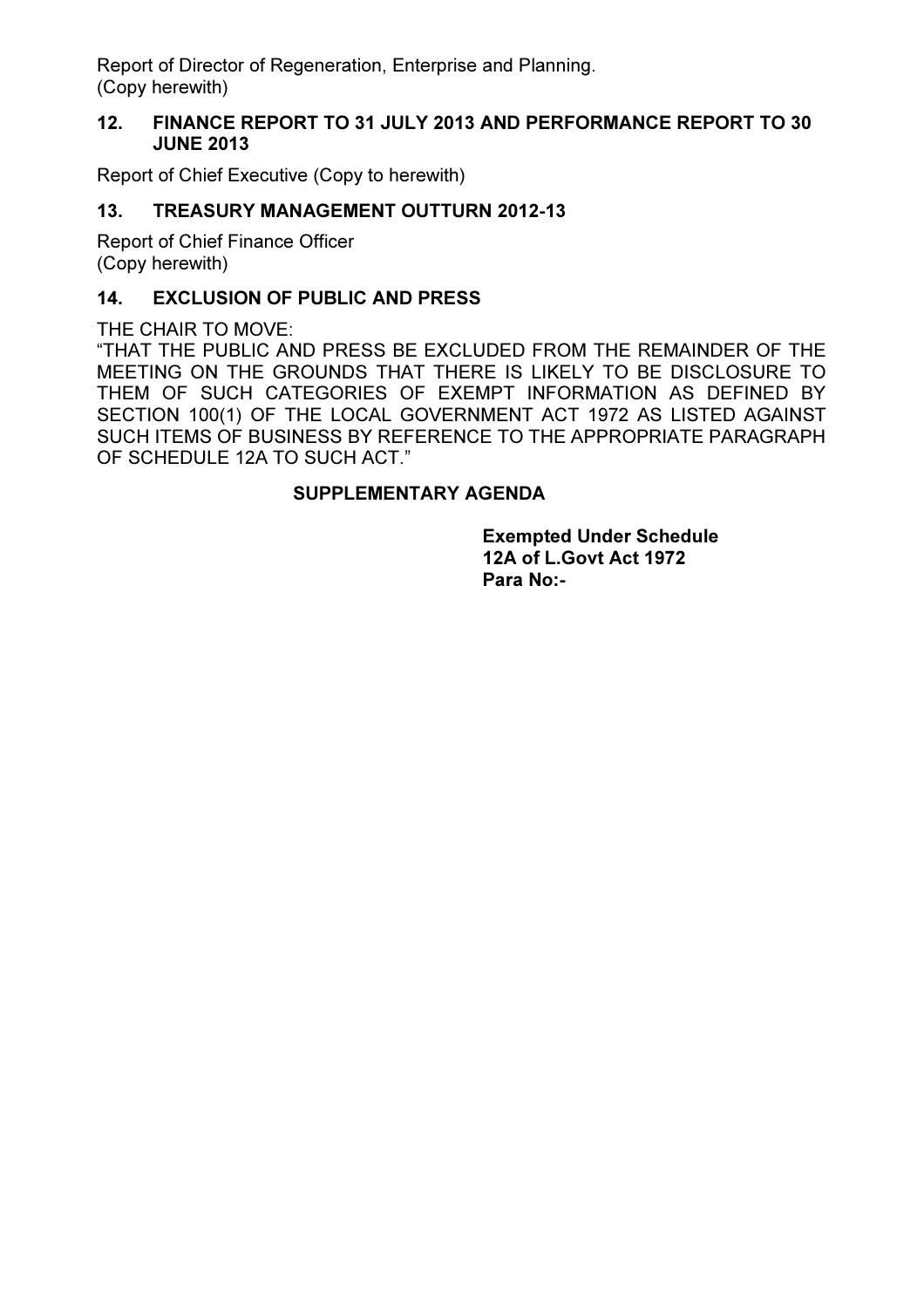# Agenda Item 7

| <b>Appendices</b> |  |
|-------------------|--|
| 3                 |  |



# **CABINET REPORT**

| <b>Report Title</b>                | Planning.     | Designation of Area and Forum for Growing Together<br>(Northampton East) for the purposes of Neighbourhood |
|------------------------------------|---------------|------------------------------------------------------------------------------------------------------------|
| <b>AGENDA STATUS:</b>              | <b>PUBLIC</b> |                                                                                                            |
| <b>Cabinet Meeting Date:</b>       |               | 11th September 2013                                                                                        |
| <b>Key Decision:</b>               |               | Yes                                                                                                        |
| <b>Within Policy:</b>              |               | Yes                                                                                                        |
| <b>Policy Document:</b>            |               | <b>No</b>                                                                                                  |
| Directorate:                       |               | Regeneration, Enterprise and<br>Planning                                                                   |
| <b>Accountable Cabinet Member:</b> |               | <b>Cllr Tim Hadland</b>                                                                                    |
| Ward(s)                            |               | Rectory Farm, Brookside and<br><b>Talavera</b>                                                             |

# **1. Purpose**

- 1.1 To Designate a Neighbourhood Area for the "Growing Together" project (Northampton East) under Section 61G of the Localism Act 2011 for the purposes of preparing a Neighbourhood Plan.
- 1.2 To Designate a Neighbourhood Forum, to be known as *Growing Together* under Section 61F of the Localism Act for the purposes of preparing a Neighbourhood Plan.

# **2. Recommendations**

2.1 That Cabinet considers the responses received as set out in Appendix 3 to the consultation on the proposal by Growing Together to seek designation of a Neighbourhood Area and Neighbourhood Forum.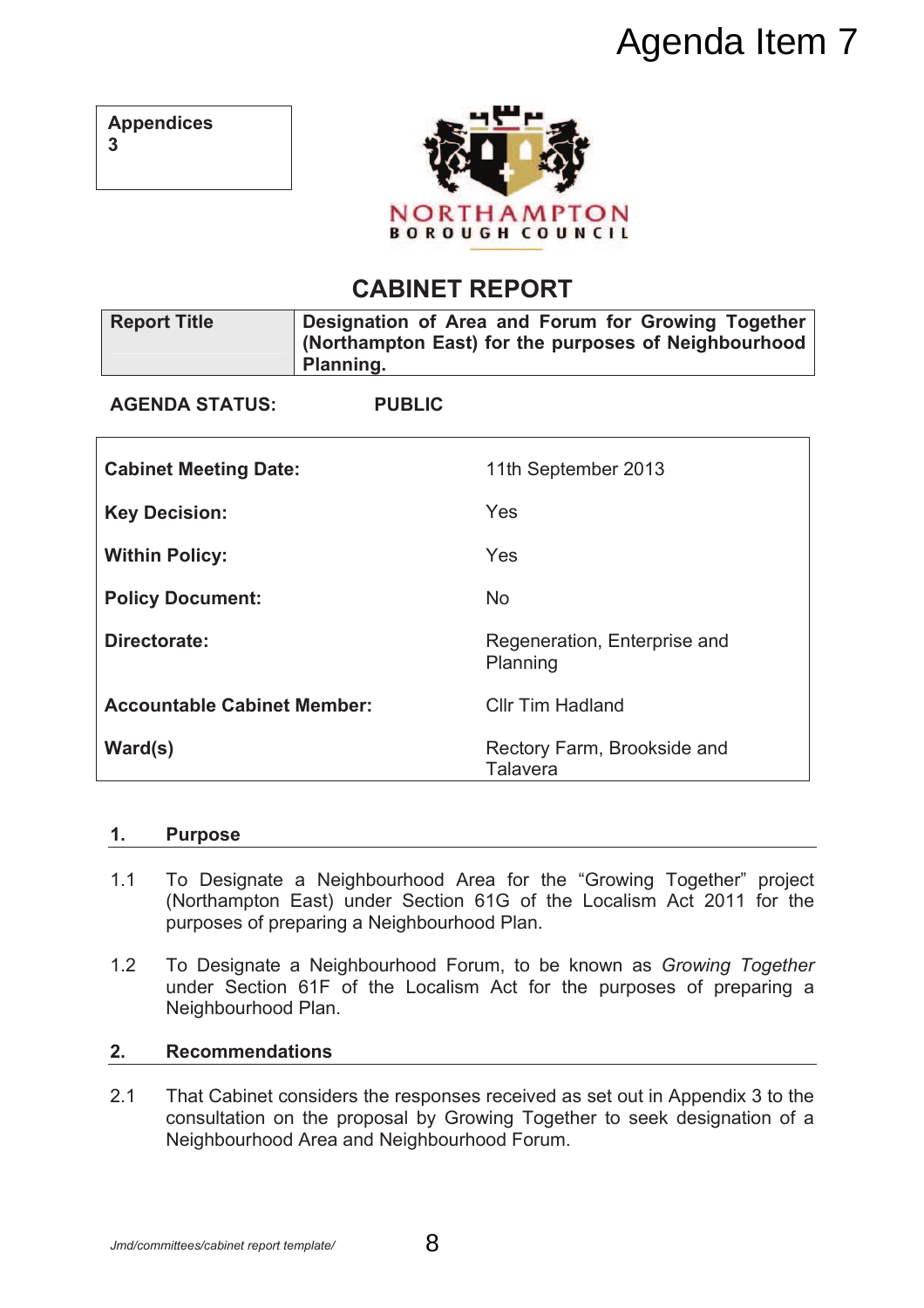- 2.2 That Cabinet designates the Growing Together Neighbourhood Area as shown in Appendix 1 for the purposes of preparing a Neighbourhood Plan under Section 61G of the Localism Act 2011 .
- 2.3 That, following the designation of the Growing Together Neighbourhood Area, Cabinet designates Growing Together Neighbourhood Forum under Section 61F of the Localism Act 2011 for a period of five (5) years for the purposes of producing a Neighbourhood Plan.

# **3. Issues and Choices**

# **3.1 Report Background**

# **Introduction:**

- 3.1.1 This report requests the designation of (1) a Neighbourhood Area and (2) a Neighbourhood Forum as per the provisions for Neighbourhood Planning set out in the Localism Act (2011) [The Act]. The Act is supported by the *Neighbourhood Planning (General) Regulations 2012* [The Regulations] which came into force on the  $6<sup>th</sup>$  April 2012.
- 3.1.2 Under the Act and Regulations, Northampton Borough Council has a statutory duty to assist groups wishing to progress Neighbourhood Plans. This includes the designation of the Neighbourhood Area and, in areas where there are no Parish Councils, a Neighbourhood Forum.
- 3.1.3 The preparation of a Neighbourhood Plan must be made in accordance with The Regulations. Once the Council has designated the area and the forum, the community are responsible for preparing the plan, with technical assistance provided by the Planning Department and others, dependent on the issues. Once prepared, the Plan is checked by the council to determine if the *basic conditions* are satisfied. In order to become part of Northampton Borough Council's Development Plan, and used as a material consideration in planning applications, the plan must successfully pass through an independent examination and local referendum.
- 3.1.4 *Growing Together* is one of three Department of Communities and Local Government (DCLG) neighbourhood planning "front runner" projects within Northampton Borough (there are over 140 nationally) each of whom have a grant of £20,000. The Council's Planning Policy Team is supporting community groups to undertake neighbourhood planning.
- 3.1.5 Northampton is of particular interest as it has a wide range of challenges, be these to regenerate, grow or protect the character of historic areas. However, to date, no areas or forums have been designated within the Borough.

# **Growing Together**

3.1.6 On the 23rd May 2013, Northampton Borough Council received two applications from *Growing Together*; a community based project operating in the Northampton East area. One to designate a Neighbourhood Area and the other to designate a Neighbourhood Forum. *Growing Together* is supported by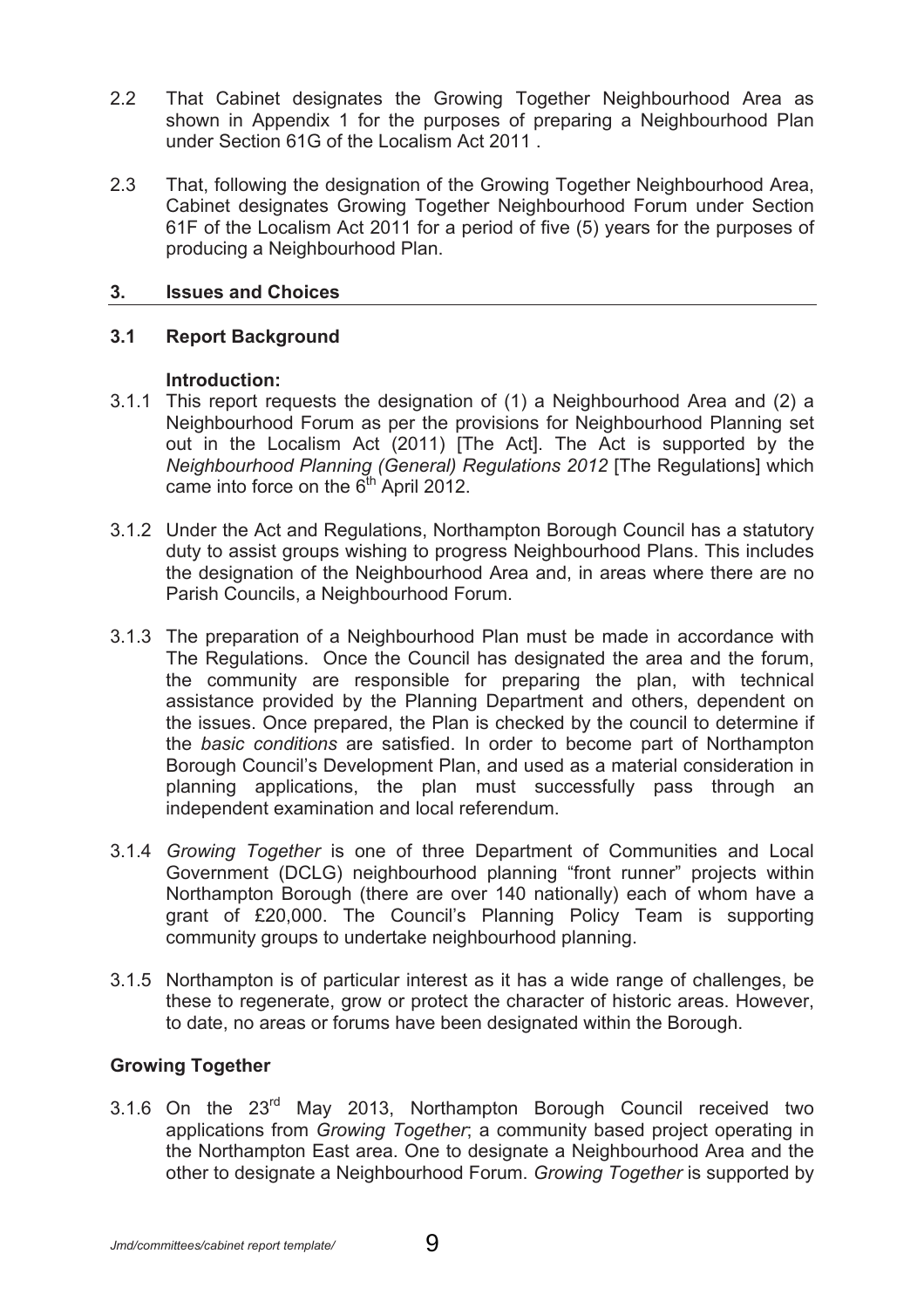Blackthorn Good Neighbours who made the original bid for the "front runner" grant in November 2011.

- 3.1.7 The *Growing Together* project is closely linked to the Big Local Trust, in which the community are required to develop a business plan (The Big Local Plan) to spend £1 million awarded from the Big Lottery Fund over five years. Steps have been taken to align the two project area to reduce consultation fatigue and confusion regarding the two plans. This is also beneficial for implementation of both plans and projects and to set the planning framework to meet community aspirations.
- 3.1.8 In order to meet the requirement of the Big Local Trust, a partnership board must be established. The Board consists of residents, local community groups, businesses, elected members and others working in the area. Over the course of the project, this number of interested individuals has grown. The partnership meets the basic requirements of Section 61F of the Localism Act. However, the board has stricter requirements than the Localism Act (as drafted) due to the requirements to hold funds. It has therefore been proposed that all members of the partnership can automatically become a member of the Neighbourhood Forum, but that members of the forum interested only in Neighbourhood Planning would need to meet stricter requirements to become part of the partnership board.

# **3.2 Issues**

# **Designation of Area and Forum:**

- 3.2.1 Under the Localism Act (61G(5)), Northampton Borough Council is required to: (a) approve the Neighbourhood Area,
	- (b) amend the area or;
	- (c) to publish reasons for refusal.
- 3.2.2 It should be noted that, once designated, there is no mechanism by which the designation can be withdrawn. However, it can be amended upon receipt of a fresh application for a Neighbourhood Area.
- 3.2.3 In the *Growing Together Area*, without the designation of both the Area and Forum, a Neighbourhood Plan cannot be advanced. The designation of a Neighbourhood Area is required prior to the Forum as a forum's designation is directly linked to a designated area.
- 3.2.4 Therefore, if Cabinet decide to refuse the application for the area then they must too refuse the application for the forum.

# **Plan area:**

3.2.5 The application area is consistent with that used for the Big Local Trust Project and has been subject to extensive consultation as part of this. A copy of the area is included within Appendix 1. The area broadly covers the estates of Blackthorn, Goldings, Lings and Lumbertubs.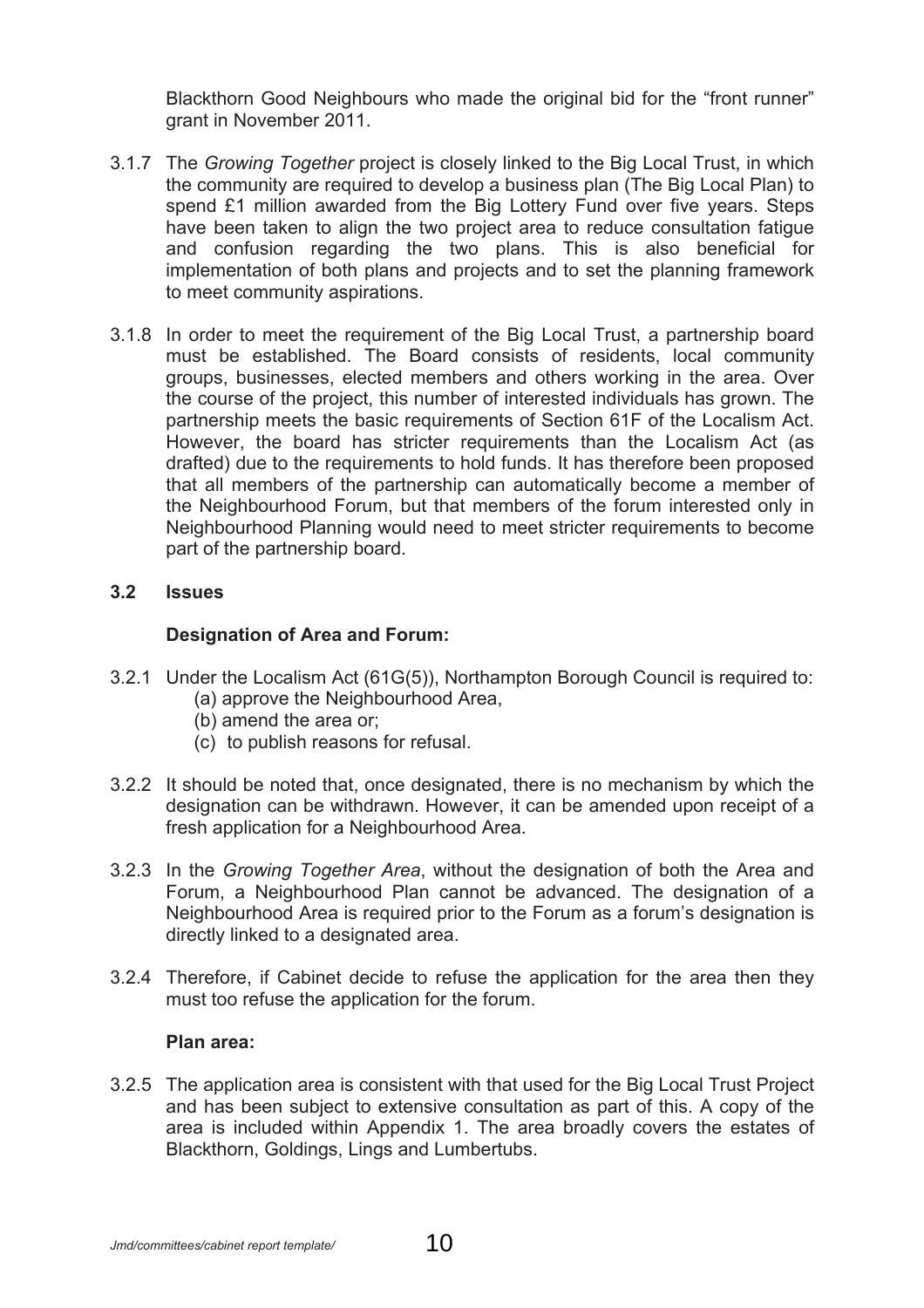- 3.2.6 The area submitted by *Growing Together* excludes the Weston Favell District Centre. This was the decision of the group as it was considered that its inclusion would complicate the aims and objectives of the plan. Furthermore, as this area may be subject to change through strategic policies (such as the West Northamptonshire Joint Core Strategy Part 1 Local Plan (WNJCS) or the Northampton and Related Development Area Local Plan (NRDA)) that its inclusion could delay progression and add unnecessary burden on the community group(s) taking the Neighbourhood Plan forward.
- 3.2.7 The area has been subject to consultation with local residents, prior to submission and publicised in accordance with The Regulations. As can be seen from the consultation responses set out in Appendix 3 no objections were received.

# **Neighbourhood Forum**

- 3.2.8 Rather than pursue separate applications, due to the advanced stage of the Big Local Plan and a desire to retain interest and momentum for the project, a Forum Application was submitted to enable consultation to run concurrently.
- 3.2.9 Officers are satisfied that all the members included with the application meet the criteria of the Localism Act and that there are at least 21 individuals who are currently members. The membership will need to be retained throughout the project and evidence of the membership will be required when the plan is submitted for examination.
- 3.2.10 Cabinet should note that there is a small error within the constitution which refers to the area as the "previous Lumbertubs County division". This has been highlighted to *Growing Together* who have confirmed that the correct area is that contained on the accompanying map and that the Forum's constitution as amended and shown in Appendix 2 will be used upon designation.
- 3.2.11 The designation of the forum lasts for a period of five (5) years unless it is either:
	- (a) Voluntarily withdrawn by the group
	- (b) Withdrawn by Northampton Borough Council if they consider that the forum is no longer meeting
		- a. The conditions by reference to which it was designated; or
		- b. Any other criteria to which the authority were required to have regard in making the designation
- 3.2.12 Under Section 61F(8-9) once designated no other group may prepare a Neighbourhood Plan for the Neighbourhood Area.
- 3.2.13 As can be seen in Appendix 3, the response to the consultation raised no objections to the Forum as proposed.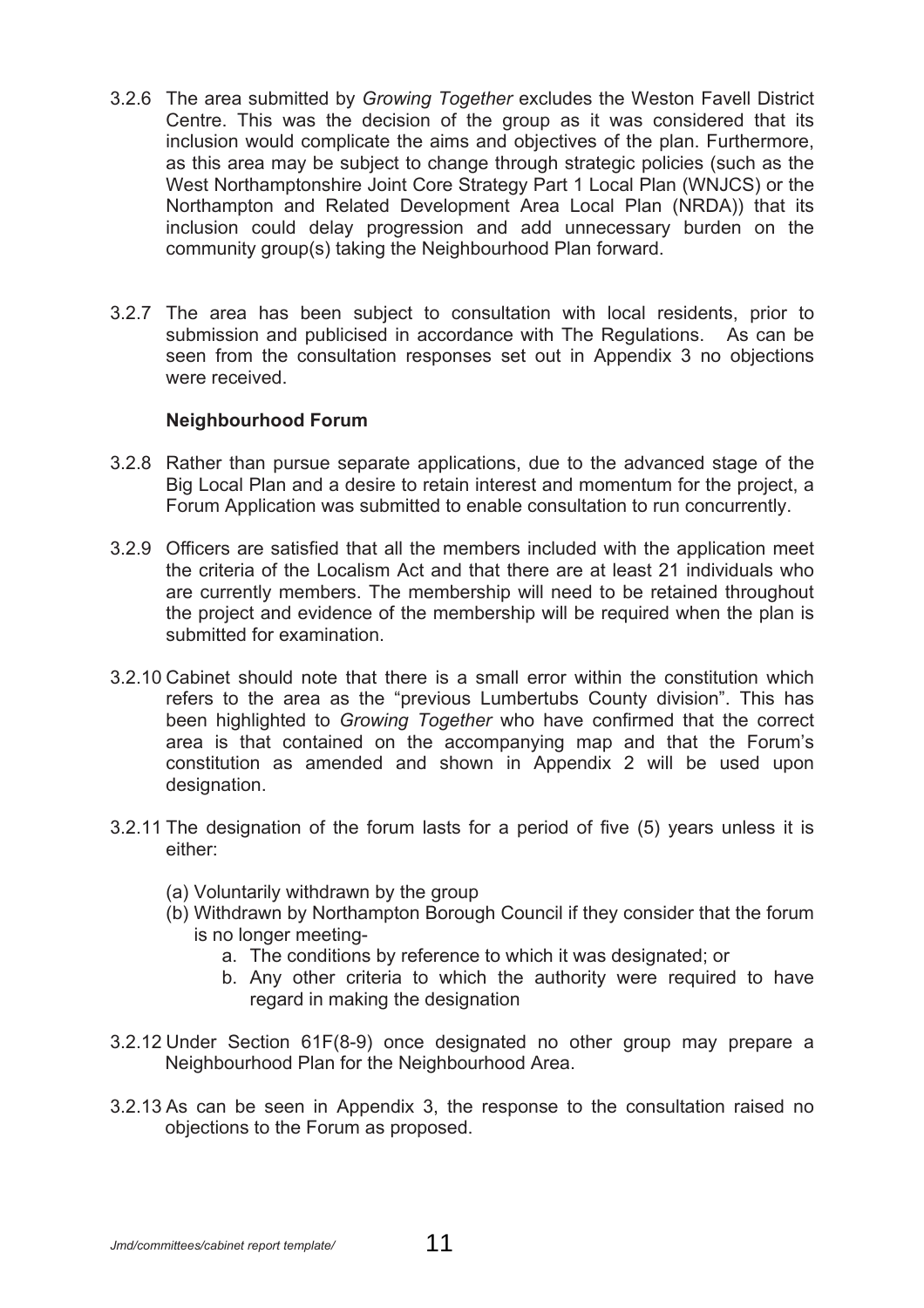- The Northampton Borough Councillors for Brookside, Talavera and Rectory Farm Wards
- Any future Northamptonshire County Councillors elected from a part of the area who are not also Northampton Borough Councillors
- Nominees of the Growing Together Advisory Group, consisting of Councillors and voluntary and public sector service providers working in the area, ensuring that the total number of members remains a minimum of 21.
- Any other person living or working in the area that the Forum decides to co-opt.

# **Meetings**

The Forum will meet on a regular and continuous basis, and at least three times a year, to discuss issues and to take the decisions required to further the purpose of the Forum.

Meetings shall be held in public and notice given to the general public.

The quorum for a meeting to proceed will be six members of the Growing Together Community Partnership. A meeting or part of a meeting may be deferred or held informally if a quorum is present but the Chair rules that its discussions will not be adequately informed without other members being present.

Technical experts and promoters of development schemes, including developers, agents, consultants and city council officers, Councillors from adjacent wards and representatives of other organisations (eg. adjacent Neighbourhood Forums or Neighbourhood Planning Groups) may attend Forum meetings with the agreement of the Chair, Deputy Chair or Secretary to give information, advice and to set out options for action. They will not be able to take part in the Forum's decision-making.

# **Decision Making**

The Forum will use best endeavours to make decisions that are based upon a reasonable understanding of the informed choices of the wider community, as measured by ongoing engagement with the wider public outlined in the Growing Together Communications Strategy.

Formal decisions shall be taken by a show of hands and carried by a simple majority, providing that a simple majority of Community Partnership members present have voted in favour.

# **Declaration of Interests**

Individual members of the Forum have a duty and are required to declare in advance any financial, party political, employment, land ownership or other organisation interest that has a bearing on the work of the Forum in general or an agenda item in particular. Such interests will be recorded in the minutes of the relevant meeting. The interest that residents have in the general betterment of the area does not need to be declared or recorded.

# **Training and Development of the Forum**

Members of the Forum will make every effort to take up opportunities for training or learning about any aspect relevant to the Forum's work.

# **Officers of the Forum**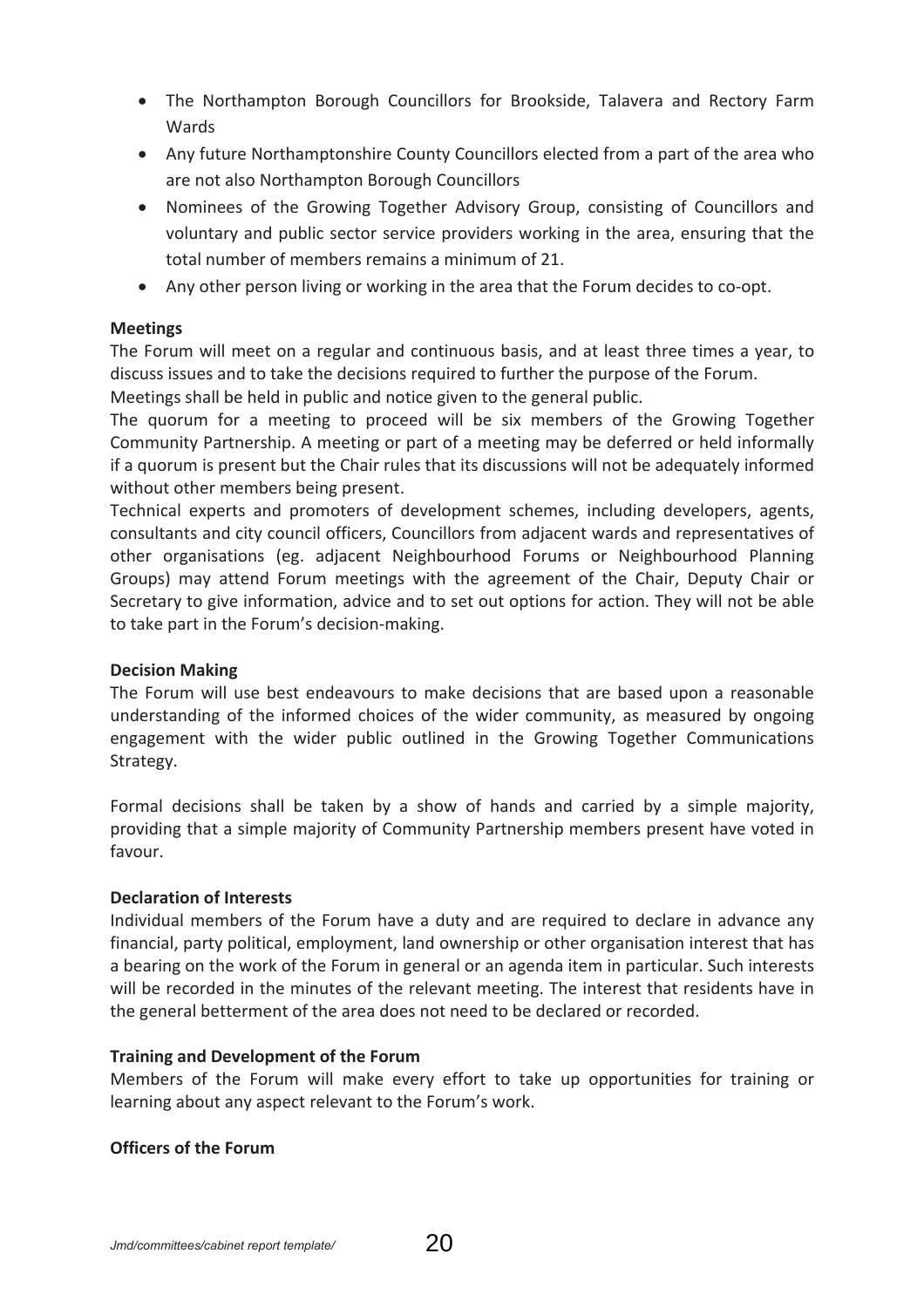The Chair and Deputy Chair of the Community Partnership shall be the Chair and Deputy Chair of the Forum on an *ex officio* basis.

The Chair shall appoint a Secretary to the Forum, who may be a paid employee of one of the Forum's partner organisations.

BGN (Blackthorn Good Neighbours), as the Locally Trusted Organisation for the Growing Together Big Local programme, shall hold any monies awarded or allocated to the Forum and account to the Forum for their expenditure in accordance with the decisions of the Forum.

# **Working Groups**

The Forum may appoint establish such standing or *ad hoc* working groups as it considers necessary to carryout work on its behalf, according to the Terms of Reference set out for them by the Forum at the time. Any expenditure made by a working group will need to be authorised by the Forum.

# **Wider Community Involvement**

The Forum will publicise its work to the wider community according to the Growing Together Communications Strategy.

The Forum shall take reasonable steps to consult those members of the public directly affected by any proposal under consideration, whether or not they are residents of the Growing Together area.

The Forum will use reasonable endeavours to base its actions upon the views and informed choices of the wider community.

# **Complaints and Grievance**

Any complaint or grievance about the behaviour of a member or supporting officer in respect of their work for the Forum shall be made in writing to the Chair of the Forum. The Chair and Deputy Chair will investigate the complaint or grievance and decide on action in line with the Code of Conduct. If the complaint or grievance concerns the Chair or Deputy Chair, then other members of the Forum will be appointed by the Forum in their place.

# **Changes to the Constitution**

This constitution may be altered and additional clauses may be added at any meeting of the Forum, subject to the support of two-thirds of its members, of whom two-thirds must be members of the Growing Together Community Partnership.

# **Equality**

The Forum will comply with all relevant equality and anti-discrimination best practice and legislation.

# **Dissolution of the Forum**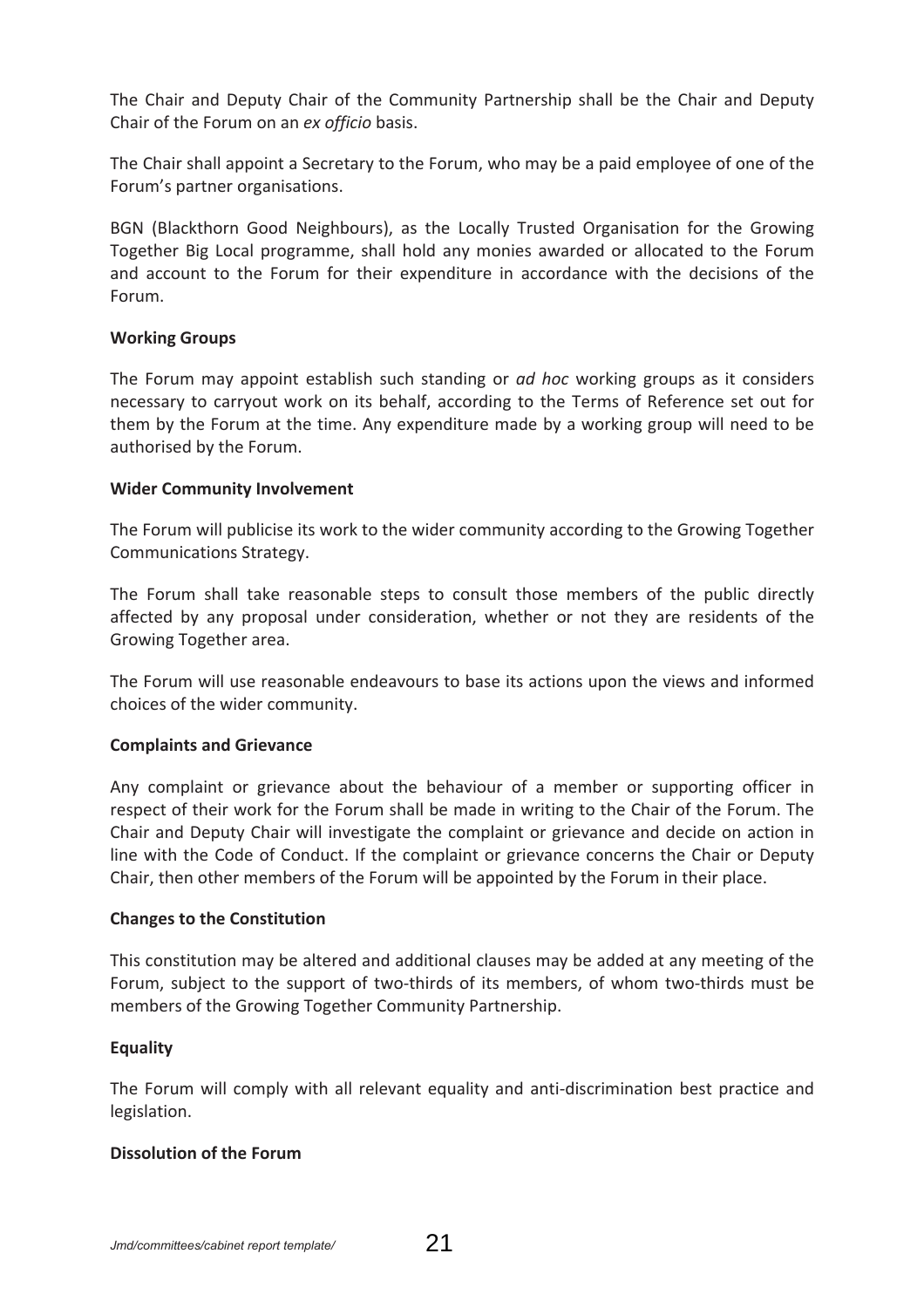Upon dissolution of the Forum, for whatever reason, any remaining funds after all bills and charges have been settled shall be returned to the provider from which the funds were received; and all outstanding debts treated in line with the relevant policies and procedures. No individual member of the Forum shall benefit from the dispersal.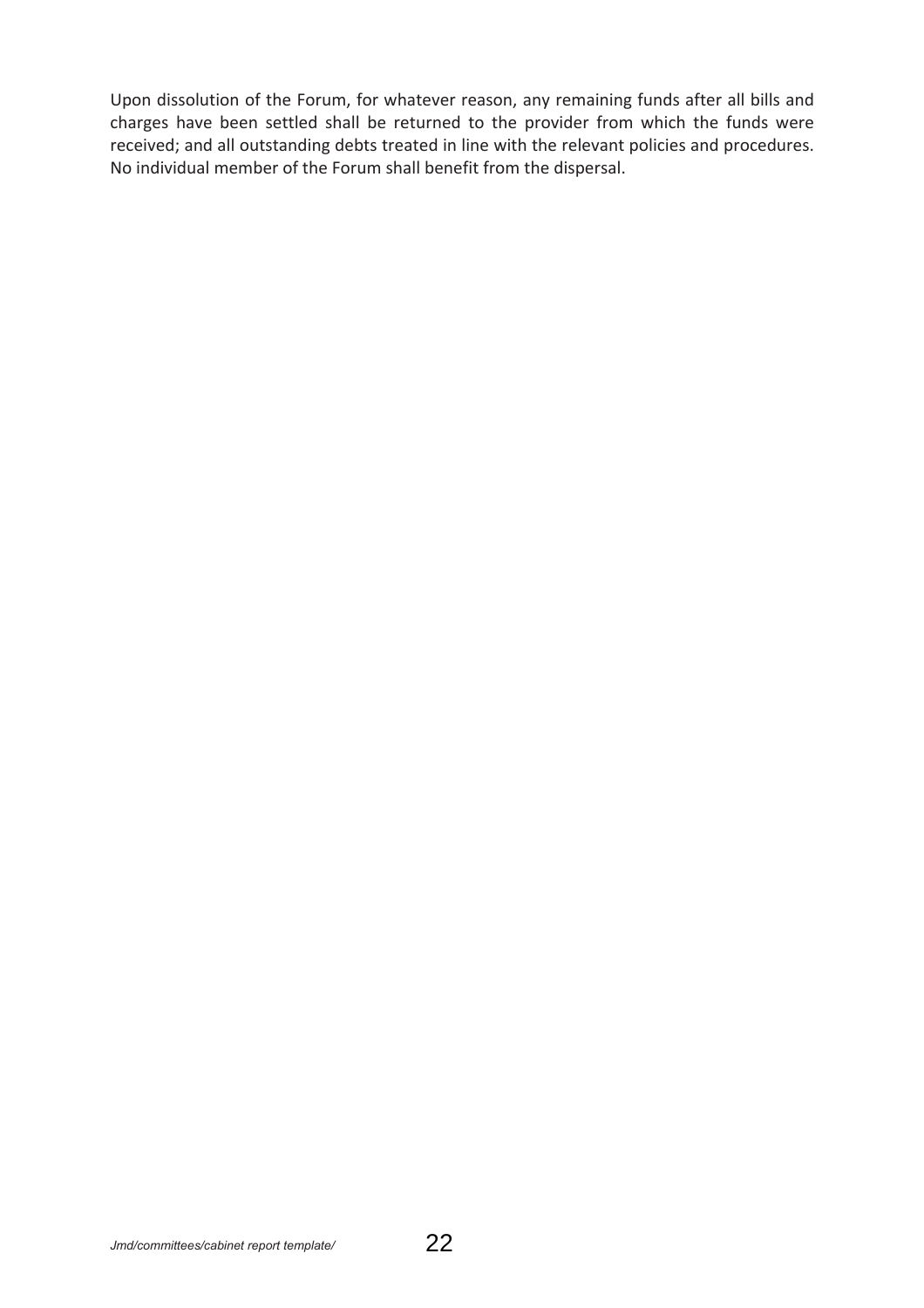| Action / Officer comments         | Noted<br>part of the area covered by this, I am supportive | Request the constitution be amended by agreement of<br>Growing Together in accordance with comments to<br>remove reference to former Lumbertubs Ward, and<br>provide greater clarity of the boundary of the proposed<br>[subsequently agreed in writing and change made]<br>Neighbourhood Area.<br>The map however is the area I understand as                                                                                                                                                                                                                                                                                                                                                                                                                                                                                                                                                           | Noted. The response provides a useful summary to<br>inform the next stages of plan-making.                                                                                                                                                                                                                                                                                                                                                                                                                                                                                            |
|-----------------------------------|------------------------------------------------------------|----------------------------------------------------------------------------------------------------------------------------------------------------------------------------------------------------------------------------------------------------------------------------------------------------------------------------------------------------------------------------------------------------------------------------------------------------------------------------------------------------------------------------------------------------------------------------------------------------------------------------------------------------------------------------------------------------------------------------------------------------------------------------------------------------------------------------------------------------------------------------------------------------------|---------------------------------------------------------------------------------------------------------------------------------------------------------------------------------------------------------------------------------------------------------------------------------------------------------------------------------------------------------------------------------------------------------------------------------------------------------------------------------------------------------------------------------------------------------------------------------------|
| Transcript or summary of comments | As Borough and County Councillor for<br>of the proposal    | The area encompasses the six residential estates of Blackthorn, Cherry Lodge, Goldings,<br>suggested to be the former Lumbertubs Ward (pre-may 2013 electoral ward) which is<br>election May 2011) cuts out Overstone Lodge and the top part of Goldings as well as<br>Lings, Lumbertubs and Overstone Lodge and the open spaces within the locality, but<br>the East of Blackthorn. I would therefore suggest a minor amendment is made and<br>excluded the non-residential commercial area of the Weston Favell District Centre.<br>In the proposed Neighbourhood Forum constitution the proposed area covered is<br>The former Lumbertubs area (in fact the new wards where in place for the Local<br>reference to the former Lumbertubs ward removed from the constitution and<br>not coterminous with the map shown.<br>the Neighbourhood Plan area<br>Suggest area referred to as:<br>application. | The Environment Agency, in its response, supplied some useful information to assist in<br>There are no main rivers within the proposed Neighbourhood Area. The Billing Brook<br>the preparation of a Neighbourhood Plan to 'help maximise environmental gain from<br>future development and to reduce its environmental impact.<br>5. Environmental permitting and other regulation<br>The Environment Agency is responsible for:<br>2. Water quality and water resources<br>4. Land contamination and soil<br>1. Flood risk management<br>Summary of comment:<br>3. Waste management |
| Respondent                        | Clir David Mackintosh                                      | Senior<br>Officer,<br>Borough<br>Ogle,<br>Regeneration<br>Northampton<br>Council<br>James                                                                                                                                                                                                                                                                                                                                                                                                                                                                                                                                                                                                                                                                                                                                                                                                                | Sustainable<br>- Planning Advisor,<br>Environment Agency<br>Ginns,<br>Places<br>Kerrie                                                                                                                                                                                                                                                                                                                                                                                                                                                                                                |

# **Appendix 3: Consultation Responses 3: Consultation Responses**